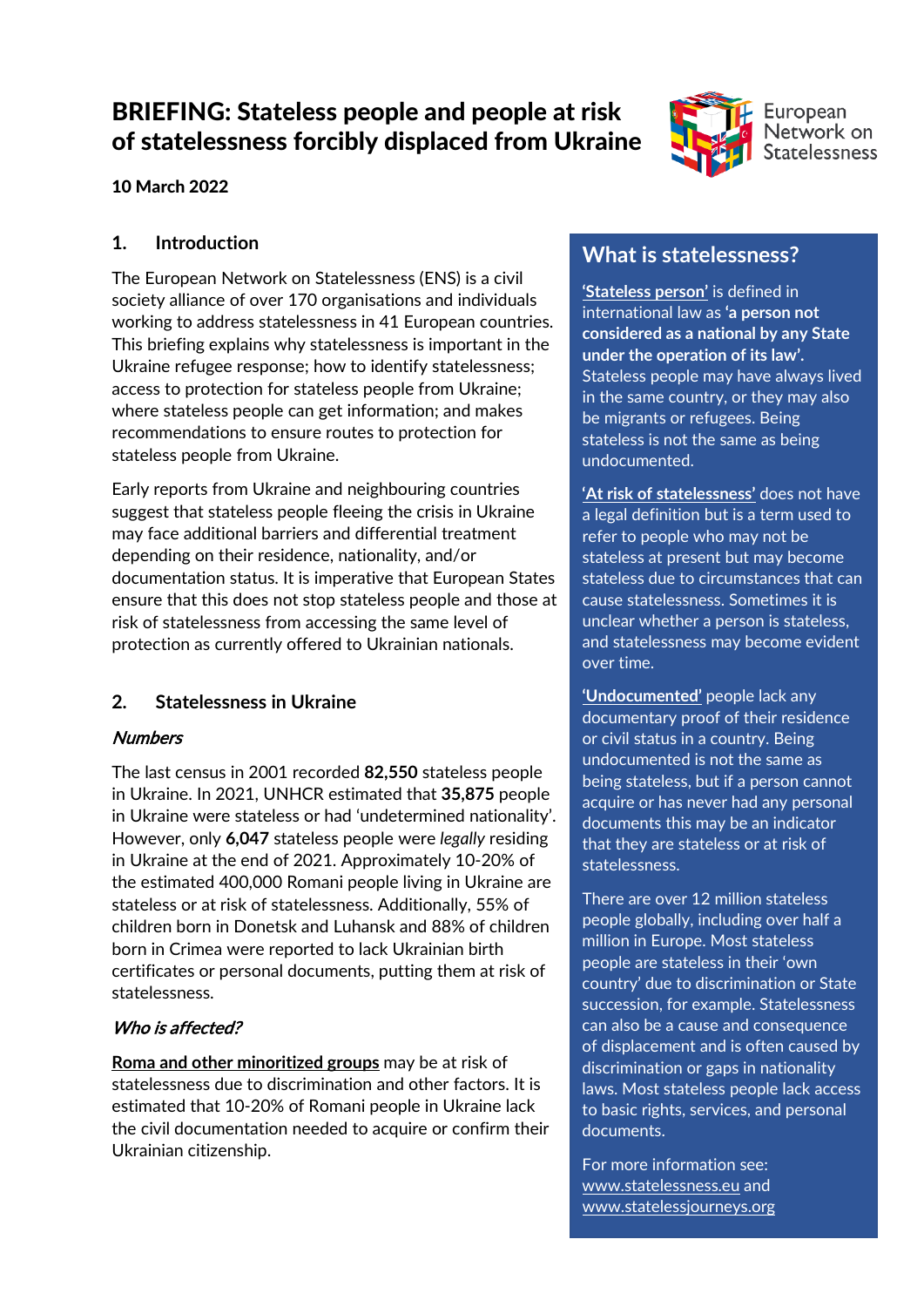

**Former citizens of the USSR** who were unable to demonstrate permanent residence in Ukraine in 1991 could not acquire Ukrainian nationality. Some, who have been unable to acquire any nationality, have remained stateless due to lack of access to legal aid and other factors, passing their statelessness on to their children.

**Asylum-seekers, refugees, and migrants** (and their children) who were residing in Ukraine and were stateless before leaving their countries of origin (e.g., Palestinians, Kuwaiti Bidoon, Syrian Kurds); or who may have since become stateless due to displacement, discrimination or gaps in nationality laws, State succession, or deprivation of nationality practices.

**People living in non-Government controlled areas and Crimea** and those internally displaced in Ukraine have faced significant barriers to obtaining or renewing personal documents since 2014, leaving an estimated 60,000 children born in these areas without birth certificates and at risk of statelessness.

**Most people affected by statelessness residing in Ukraine will not be able to prove their residence or nationality status due to the nature of statelessness**. Ukraine recently introduced a statelessness determination procedure to determine who is stateless on its territory and grant protection to stateless people. However, the procedure only became operational in May 2021, and by 31 December 2021 only **55 people** had been granted a temporary residence permit through the procedure. More than 800 people to date have applied for recognition as a stateless person under the procedure and have been documented with a certificate of application confirming legal stay on the territory of Ukraine.

More information at:<https://index.statelessness.eu/country/ukraine> and <https://www.unhcr.org/ua/en/stateless-persons>

#### **3. Identifying statelessness**

Statelessness is not always easy to identify. Stateless people might not have proof of being stateless, might not be sure if they are stateless, or might not be aware that they could be at risk of statelessness. Below is a non-exhaustive list of questions that can help to identify if a person is stateless or at risk of statelessness:

- Does the person or their parents belong to one of the groups disproportionately affected by statelessness in Ukraine (see above)? If they originate from another country, is this a country with a significant stateless population or where women cannot pass on their nationality to their children (if yes, did they inherit their father's nationality, are children in family stateless/at risk)?
- Does the person claim to have one or more nationalities? If not, or they are unsure, try to establish the reasons.
- Does the person have an identity document that is valid or expired? If not, have they ever had one, or attempted to obtain identity documents from another country? If they have documents from another country, does the country that issued their documents still exist? Do the documents indicate that they have the nationality of that country?
- Does the person hold any official document that states that they are stateless or of unknown/undetermined nationality?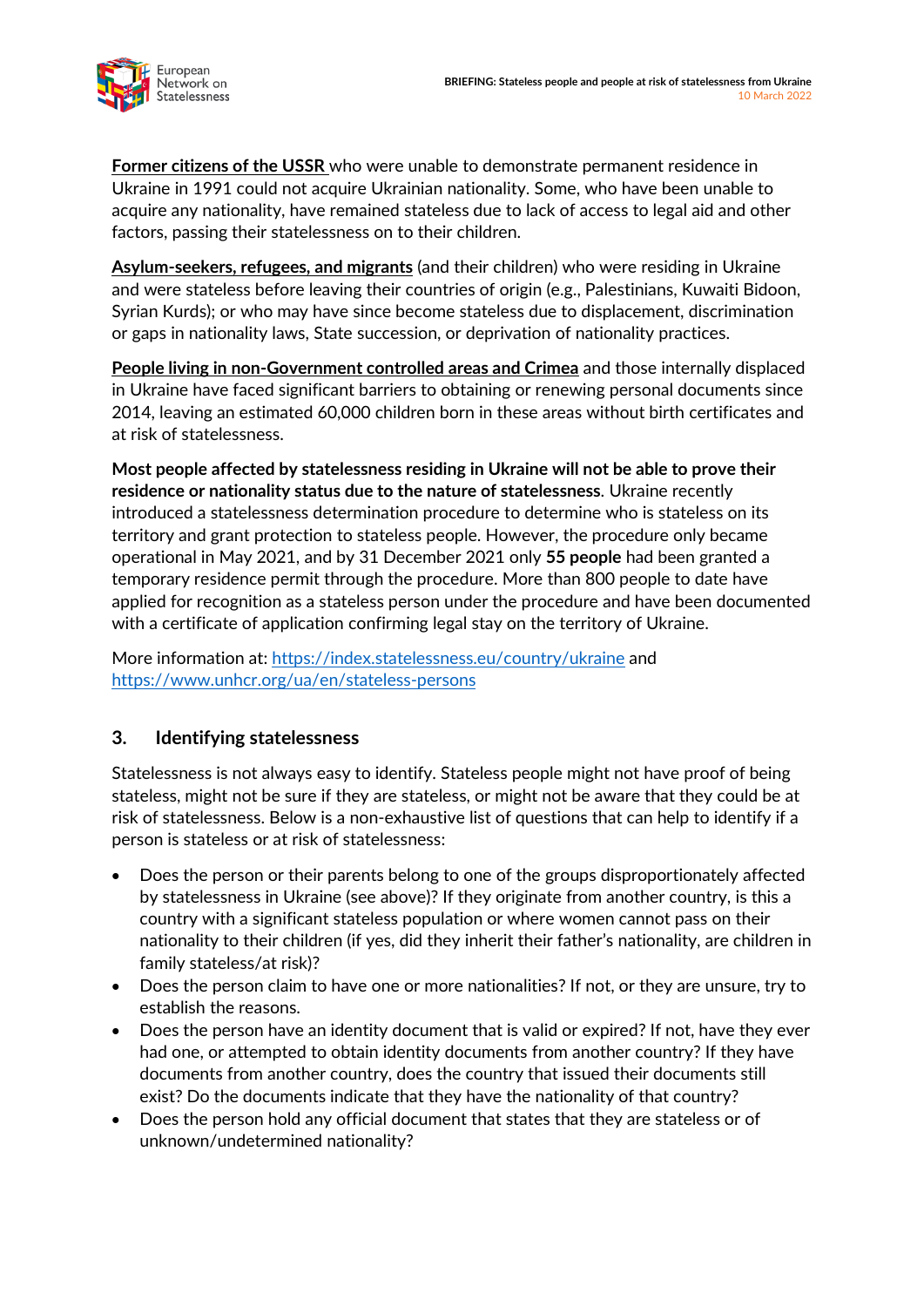

- Where was the person (and their parents) born? Was their birth registered and do they have a birth certificate?
- Has the person accessed a statelessness determination procedure in any country? If yes, were they recognised as stateless?
- For more information see this EU Asylum Agency Practical Guide: [https://euaa.europa.eu/sites/default/files/publications/Practical-guide-registration](https://euaa.europa.eu/sites/default/files/publications/Practical-guide-registration-lodging-applications.pdf)[lodging-applications.pdf](https://euaa.europa.eu/sites/default/files/publications/Practical-guide-registration-lodging-applications.pdf)

### **4. Current situation at Ukraine's Western borders[i](#page-4-0)**

Information from ENS members and partners in Ukraine and neighbouring countries suggests that stateless people and those at risk of statelessness fleeing Ukraine may face additional barriers and differential treatment depending on their residence, nationality, and/or documentation status.

#### Ukrainian border

There have been reports of racial discrimination, antigypsyism, and/or differential treatment based on documentation status on the Ukrainian side of the border, which may be preventing some stateless/people at risk of statelessness from leaving Ukraine.

#### Entry to Western bordering countries

Hungary, Slovakia, Poland, Romania, and Moldova have stated that they are currently admitting everyone fleeing the war in Ukraine, including stateless people, those at risk of statelessness and/or undocumented people. However, inconsistent practices and racial profiling have been reported at different border crossings (e.g., in Hungary and Poland) with non-Ukrainians facing barriers to accessing the territory, or additional 'secondary screening' procedures, including in detention-like conditions in Poland.

#### Access to protection

The EU Temporary Protection Directive (TPD) grants immediate protection in the EU to Ukrainian nationals and those who had international protection in Ukraine prior to 24 February 2022. Stateless persons who can prove they held a permanent residence permit in Ukraine before 24 February and 'cannot safely return to their country or region of origin', are also entitled to temporary protection, but Member States can choose whether to apply the TPD or 'adequate protection under national law'. Member States *may* also extend temporary protection to others, including stateless persons who were 'residing legally' in Ukraine. People granted temporary protection under the TPD are entitled to a residence permit (initially for one year, extendable up to three years unless safe return is possible), access to the labour market, housing, social welfare, medical care, and access to education for children.

EU Member States are not currently required under EU law to extend temporary protection to most stateless people and those at risk of statelessness who are/were living in Ukraine. People without proof of permanent residence or international protection in Ukraine may need to apply for asylum or another form of protection according to the laws of their host country.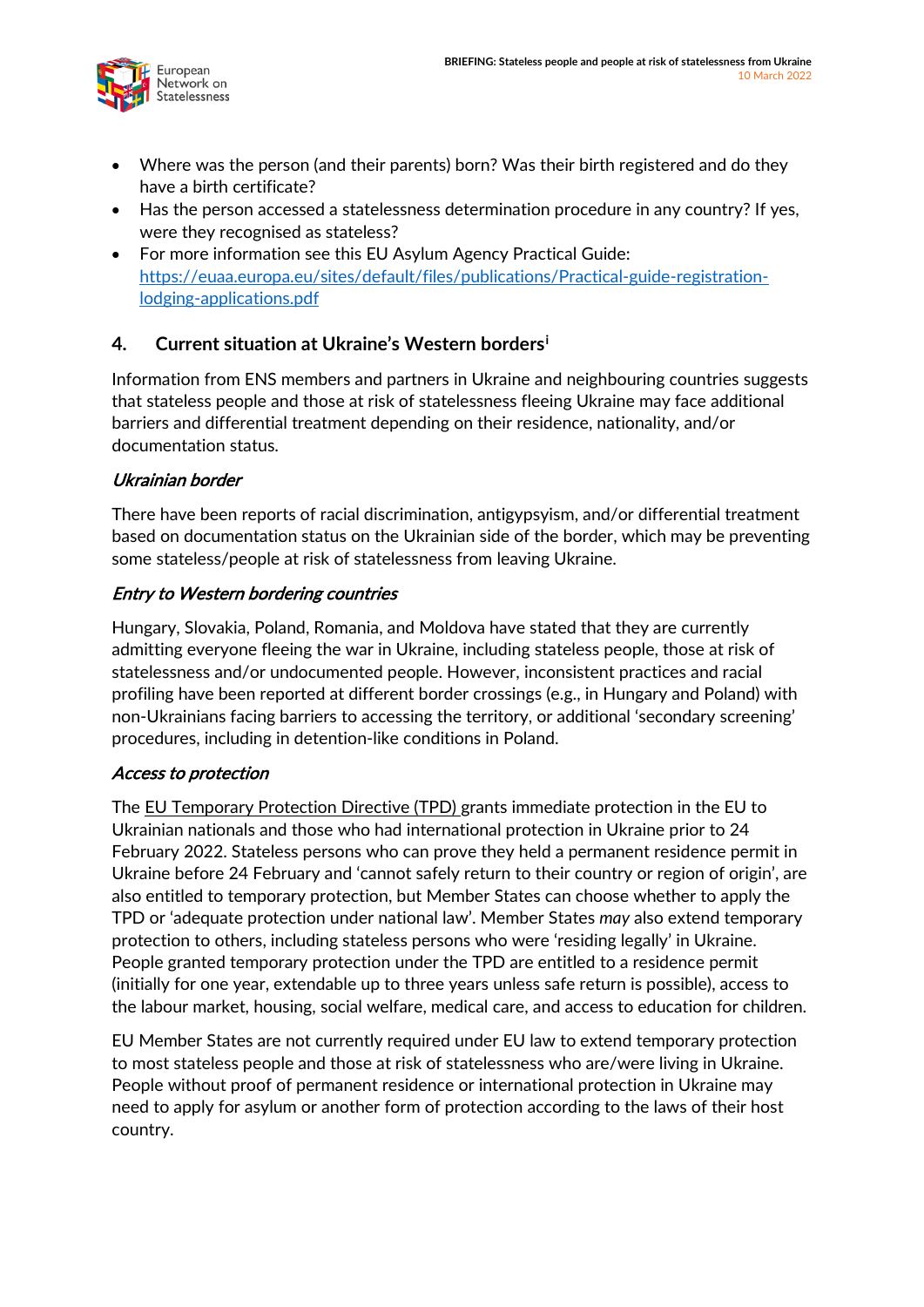

For more information see: [https://ec.europa.eu/info/strategy/priorities-2019-](https://ec.europa.eu/info/strategy/priorities-2019-2024/stronger-europe-world/eu-solidarity-ukraine/eu-assistance-ukraine/information-people-fleeing-war-ukraine_en) [2024/stronger-europe-world/eu-solidarity-ukraine/eu-assistance-ukraine/information](https://ec.europa.eu/info/strategy/priorities-2019-2024/stronger-europe-world/eu-solidarity-ukraine/eu-assistance-ukraine/information-people-fleeing-war-ukraine_en)[people-fleeing-war-ukraine\\_en](https://ec.europa.eu/info/strategy/priorities-2019-2024/stronger-europe-world/eu-solidarity-ukraine/eu-assistance-ukraine/information-people-fleeing-war-ukraine_en)

**Hungary** currently excludes non-refugee stateless persons from any protection following a change implemented on 8 March 2022, which restricts temporary protection to Ukrainian nationals and persons granted an EU-compatible international protection status in Ukraine. This approach does not appear to be in line with EU law. More info: <https://helsinki.hu/en/war-in-ukraine-protection-situation-in-hungary/> and <https://helsinki.hu/en/information-for-people-fleeing-from-ukraine/>

**Slovakia** requires those without documents to apply for asylum or 'temporary refuge' at the asylum department in Humenné where accommodation in a reception centre, food, healthcare, and hygiene supplies are provided. More info:<https://www.ukraineslovakia.sk/>

Poland may carry out identity checks on people without documents and may detain them for this purpose. The authorities issue a 15-day permit to those without legal basis for entry. Recent changes may restrict access to protection for some stateless/at risk people who did not have long-term residence in Ukraine. More info: [https://www.gov.pl/web/ua-en/border](https://www.gov.pl/web/ua-en/border-crossing)[crossing](https://www.gov.pl/web/ua-en/border-crossing)

**Romania** requires those without biometric passports to request asylum or subsidiary protection at the border. They will undergo two interviews with access to an interpreter and legal assistance to determine a form of protection, before being issued temporary ID documents, the right to remain, accommodation, and a daily cash allowance. More info: <https://dopomoha.ro/en> and [https://index.statelessness.eu/resources/quick-guide-refugees](https://index.statelessness.eu/resources/quick-guide-refugees-ukraine-moldova-ukrainian)[ukraine-moldova-ukrainian](https://index.statelessness.eu/resources/quick-guide-refugees-ukraine-moldova-ukrainian)

**Moldova** requires those without documents to request international protection at the border. Healthcare is provided during the procedure, as well as access to an interpreter and legal assistance. More info:<https://dopomoga.gov.md/index.php>

#### **5. Onward travel: rights of stateless people in Europe**

Almost all European States are Party to the 1954 Convention on the Status of Stateless Persons and so must afford specific rights and protections to stateless people on their territory. Some countries have established a statelessness determination procedure to determine who is due protection under the 1954 Convention and grant protection status or a residence permit to recognised stateless people (other than refugee status or another form of international protection). In other countries, stateless people may access another form of protection or regularise their stay through other avenues. For more details on these rights and how they are implemented in different European countries see: [https://www.statelessness.eu/updates/publications/statelessnessindex-briefing-](https://www.statelessness.eu/updates/publications/statelessnessindex-briefing-statelessness-determination-and-protection-europe)

[statelessness-determination-and-protection-europe](https://www.statelessness.eu/updates/publications/statelessnessindex-briefing-statelessness-determination-and-protection-europe) and [https://index.statelessness.eu](https://index.statelessness.eu/)

Under international law, all European States must ensure that every child acquires a birth certificate, legal identity, and a nationality as soon as possible after birth. For more information see: [https://www.statelessness.eu/updates/publication/no-child-should-be](https://www.statelessness.eu/updates/publication/no-child-should-be-stateless-ensuring-right-nationality-children-migration)[stateless-ensuring-right-nationality-children-migration](https://www.statelessness.eu/updates/publication/no-child-should-be-stateless-ensuring-right-nationality-children-migration)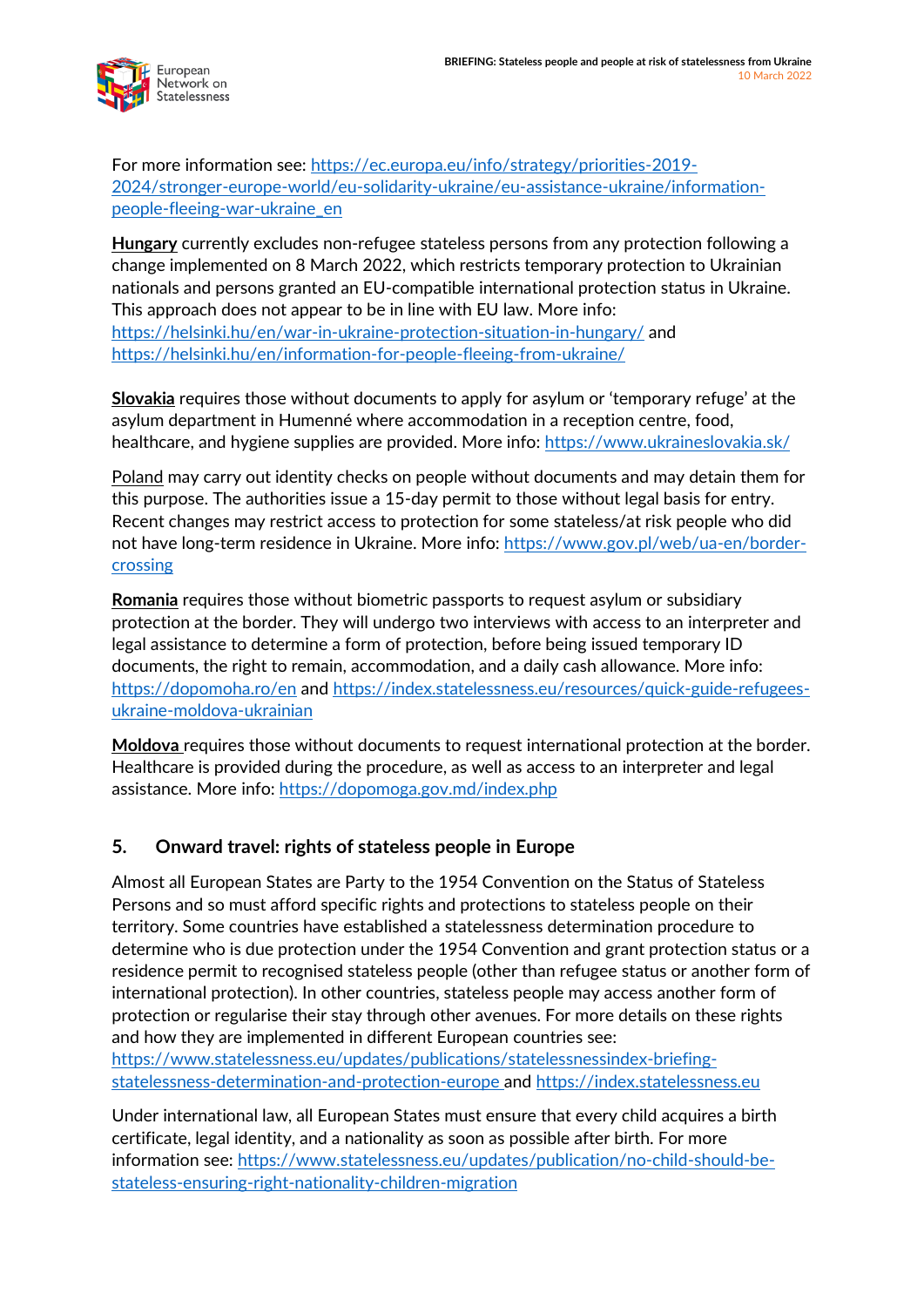#### **6. Recommendations**

ENS makes the following recommendations to the EU, European States, international agencies, NGOs, and all those involved in the refugee response to ensure that stateless people and those at risk of statelessness from Ukraine can access protection in line with international law:

- I. The EU should extend eligibility for temporary protection to all stateless persons and persons at risk of statelessness who are/were living in Ukraine, regardless of documentation or residence status. EU Member States should use their discretion under the TPD to extend Temporary Protection to all stateless persons and those at risk of statelessness regardless of prior residence status in Ukraine and/or ensure access to equivalent forms of protection under national law.
- II. European States should ensure that lack of identity documents or other documentation does not prevent stateless people and people at risk of statelessness from accessing international protection or other forms of protection under national law.
- III. European States should ensure access to protection and rights for stateless people on their territory in line with their obligations under the UN Convention Relating to the Status of Stateless Persons 1954, and implement safeguards to prevent arbitrary detention.
- IV. Refugee response actors should take steps to identify and record statelessness as accurately as possible to ensure access to adequate protection, and assistance and services, including legal advice, and improve the availability of disaggregated data, using standardised guidelines and assessment tools at registration points, in protection procedures, and during legal counselling.
- V. Refugee response actors should identify and monitor statelessness and risk of statelessness among unaccompanied and separated children, as well as children born in transit and host countries, to ensure their right to a birth certificate, legal identity, and nationality is guaranteed.

#### **Where to find more information and advice:**

European Network on Statelessness: <https://www.statelessness.eu/statelessness-ukraine-crisis>

<span id="page-4-0"></span><sup>i</sup> Information provided by ENS members and partners working in Ukraine, Hungary, Moldova, Poland, Romania, and Slovakia, and accurate as of 10 March 2022. This includes Right2Protection Ukraine, Hungarian Helsinki Committee, Law Center of Advocates, Halina Nieć Legal Aid Center (HNLAC), JRS Romania and Human Rights League Slovakia and Aleksejs Ivashuk.